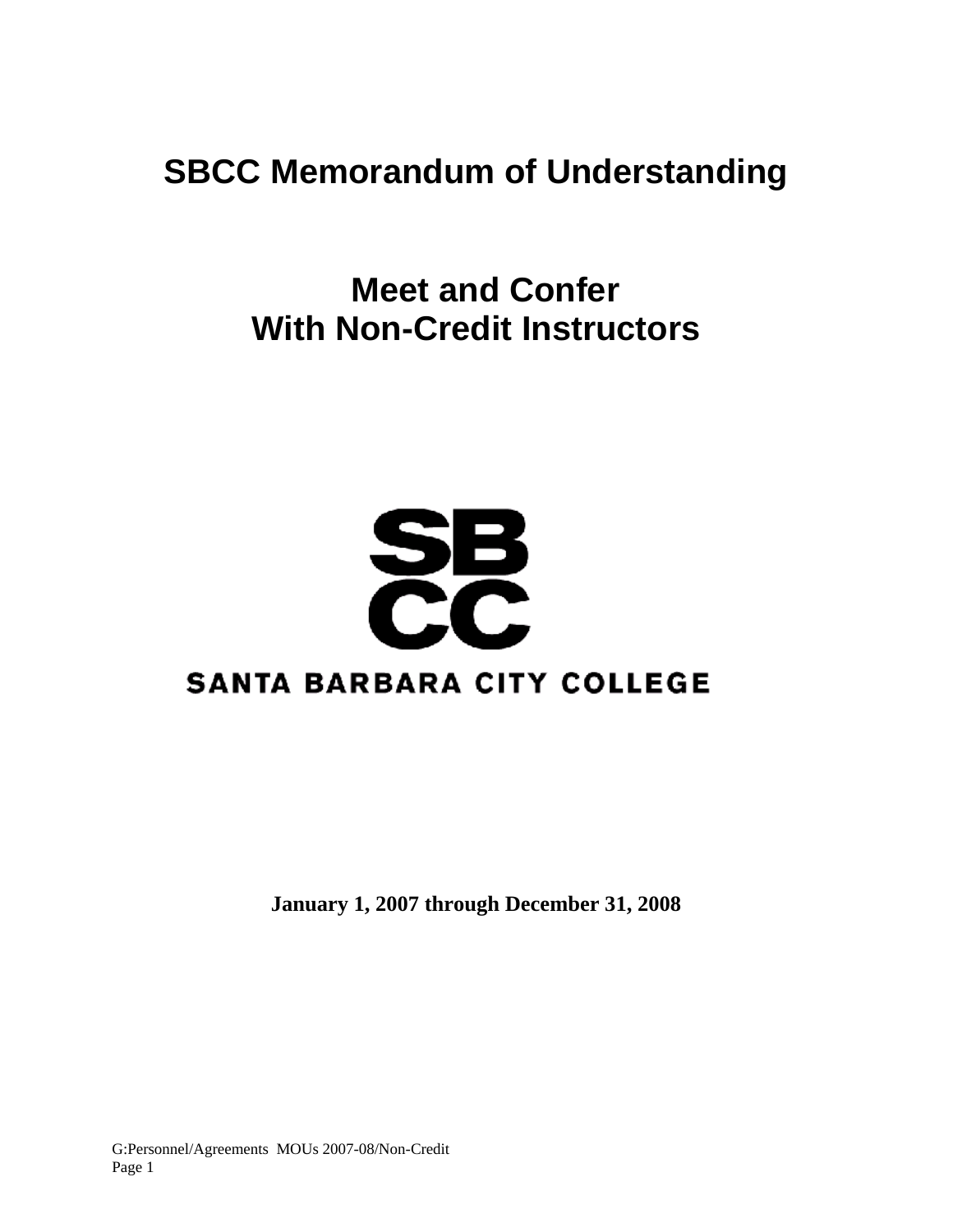## **SBCC Memorandum of Understanding: Meet and Confer With Non-Credit Instructors**

#### **1. Purpose of Memorandum**

This Memorandum is intended to be a comprehensive statement of compensation and other rights related to issues of employment given to the non-credit instructors of Santa Barbara City College.

This represents the previously agreed upon rights granted to non-credit instructors through past meet and confer processes that will remain in effect and additional rights granted for the period from January 1, 2007, through December 31, 2008.

#### **2. Non-Credit Instructors Group Defined**

The non-credit instructors group includes all employees who teach through the Continuing Education Division of Santa Barbara City College. This group is represented by the Continuing Education Instructors Association (CEIA).

#### **3. Equitable Treatment Provision**

Non-credit instructors are entitled to whatever applicable increases in compensation are negotiated for general salary schedule increase with the staff and faculty union although such increases may not necessarily be distributed retroactively to individual employees.

#### **4. Compensation 2007**

For the 2007 calendar year, the salary schedule will be increased by 5.92%. The increase will be applied to salaries effective January 1, 2007.

#### **2008**

For the 2008 calendar year, the salary schedule will be increased by the percentage increase to the Cost of Living Adjustment (unrestricted general funds) included in the signed 2007/08 state budget as reflected on the 2007/08 First Principal Apportionment document.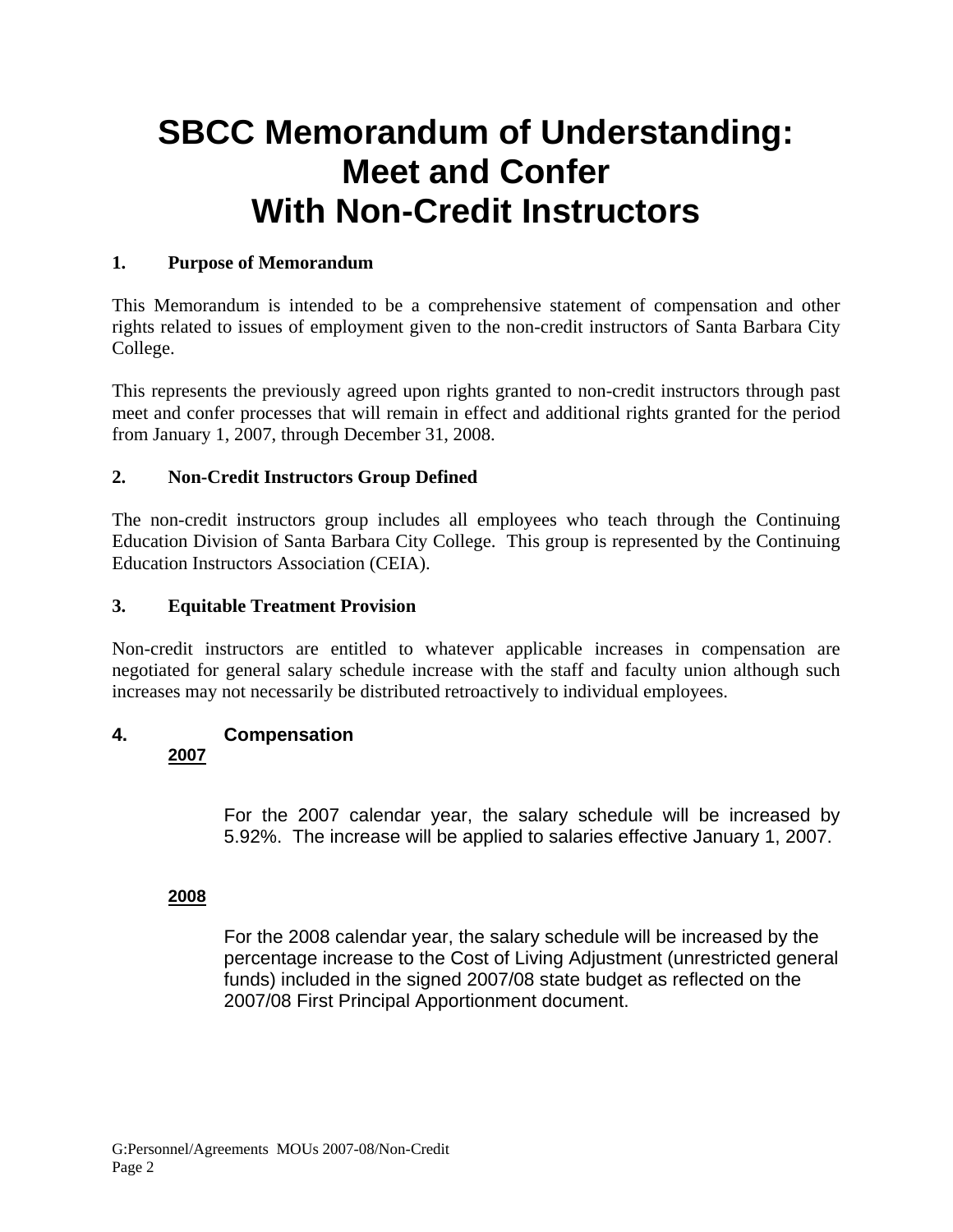#### **5. Salary Schedule**

Non-credit instructors will be paid according to the salary schedule as referenced in Appendix A.

#### **6. Guidelines for Administration of Non-Credit Group Salary Schedule**

- 6.1 Salary placement on this salary schedule shall be determined by the District according to the following criteria:
	- 6.1.1 Regular contract instructors with the Santa Barbara Community College District who also teach as non-credit instructors shall be granted one step for each complete year of teaching experience (75 percent or more of the days in the contract college year) in the Santa Barbara Community College District.
	- 6.1.2 Non-credit instructors, other than those referred to in Section 2a, are placed on Step 1. A one-step advance is permitted after completion of each 190 clock hours of non-credit hourly teaching assignments in the District. New totals are computed once each year on the basis of hours taught for the Summer, Fall, Winter and Spring Terms. Advancement to the next higher step, when earned, will become effective at the beginning of the following Fall Term.
- 6.2 Lecture/Lab:

 Compensation for 3-hour, non-credit lab classes is computed at 2 hours of laboratory rate and 1 hour of lecture rate. Compensation for 2-1/2 hour, non-credit lab classes is computed at 2 hours of laboratory rate and 1/2 hour of lecture rate. Compensation for 2-hour, non-credit laboratory classes is computed at 1-1/2 hours of laboratory rate and 1/2 hour at lecture rate.

6.3 Large classes:

 Determination of extra pay for large classes will be done after attendance rosters have been turned in to the programmer. Only classes which are a series of five or more meetings will be eligible. Faculty will be compensated at one and one-half times the regular hourly rate for an average attendance of 60 or more students. Faculty will be compensated at twice the regular hourly rate for an average attendance of 90 or more students.

#### **7. Guidelines for Placement and Advancement on the Credit Adjunct Instructor Salary Schedule**

7.1 Placement:

Effective August 2005, for the purposes of initial placement on the Credit Adjunct Salary Schedule, adjunct instructors teaching credit courses will advance one step for every 525 hours of teaching non-credit courses offered as part of the College's Continuing Education Division.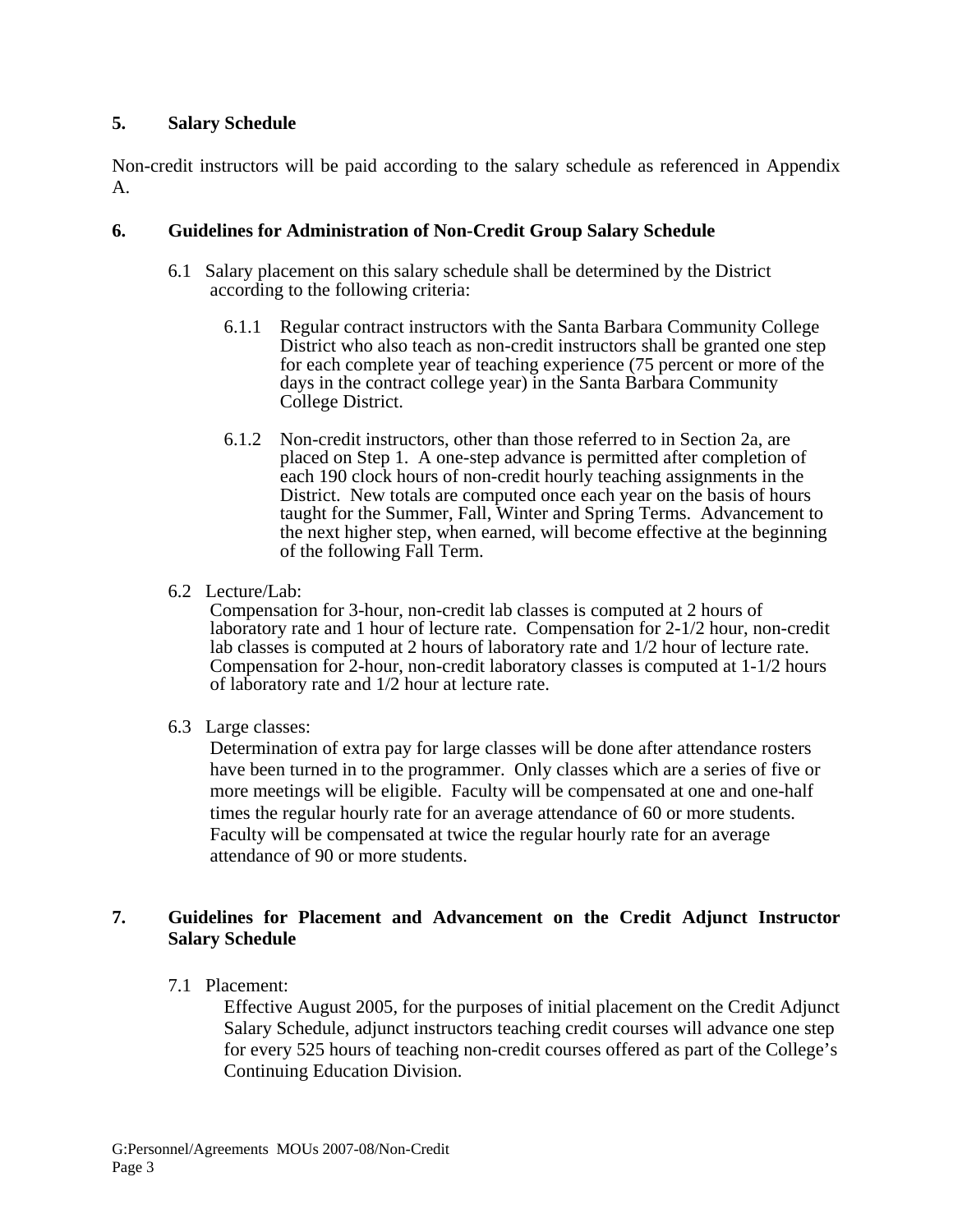#### 7.2 Advancement:

Assuming instructors teaching credit courses spend a minimum of 1 hour outside of class (e.g., preparation of lectures, grading papers, office hours, completing administrative requirements pertaining to the class) for every lecture hour in class (teaching load unit/TLU), it would require 35 hours of time per lecture credit TLU. For the purpose of initial placement and advancement on the Credit Adjunct Instructor Salary schedule, credit adjunct instructors would be advanced one step for every 15 credit TLUs/525 hours of non-credit instruction (15 TLUS x 35 hours per  $TLU = 525$  hours) taught in the college's Continuing Education Division

#### **8. Full-time Equivalent Agreement Required for Part-Time Community College Instructors**

8.1 Pursuant to Education Code Section 22138.5 (6) the full time equivalent for Santa Barbara Continuing Education instructors is 25 hours of instruction.

#### **9. Jury Duty**

Hourly non-credit instructors shall receive jury duty leave in the same manner as provided for contract/regular faculty, in accordance with the provisions of District Policy 2022.9 (c), Judicial Appearances. When deemed necessary by the Vice President of Continuing Education, the District shall provide substitutes for the classes of those absent on jury duty

#### **10. Participation in Tax Sheltered Annuity Program**

Non-credit instructors who regularly work half time or more for the SBCC Continuing Education Program shall be entitled to participate in the District's tax sheltered annuity plan (403b) program through college payroll deductions.

"Half-time" for non-credit Continuing Education teaching faculty shall be defined as 12  $\frac{1}{2}$  teaching hours or more per week in any term.

"Regular work" is defined by Fall, Spring, and Winter term assignments exclusive of summer school or any special assignments. Teaching in the summer program does not affect eligibility for TSA participation.

Initial participation for non-credit teaching faculty requires completion of three consecutive terms or quarters of  $12 \frac{1}{2}$  teaching hours a week. Participation thereafter requires an average load of 12 ½ teaching hours each term as described above every three consecutive terms or quarters.

Adjunct teaching in the SBCC credit and non-credit programs may be combined to meet the requirement of "half-time" teaching under this section.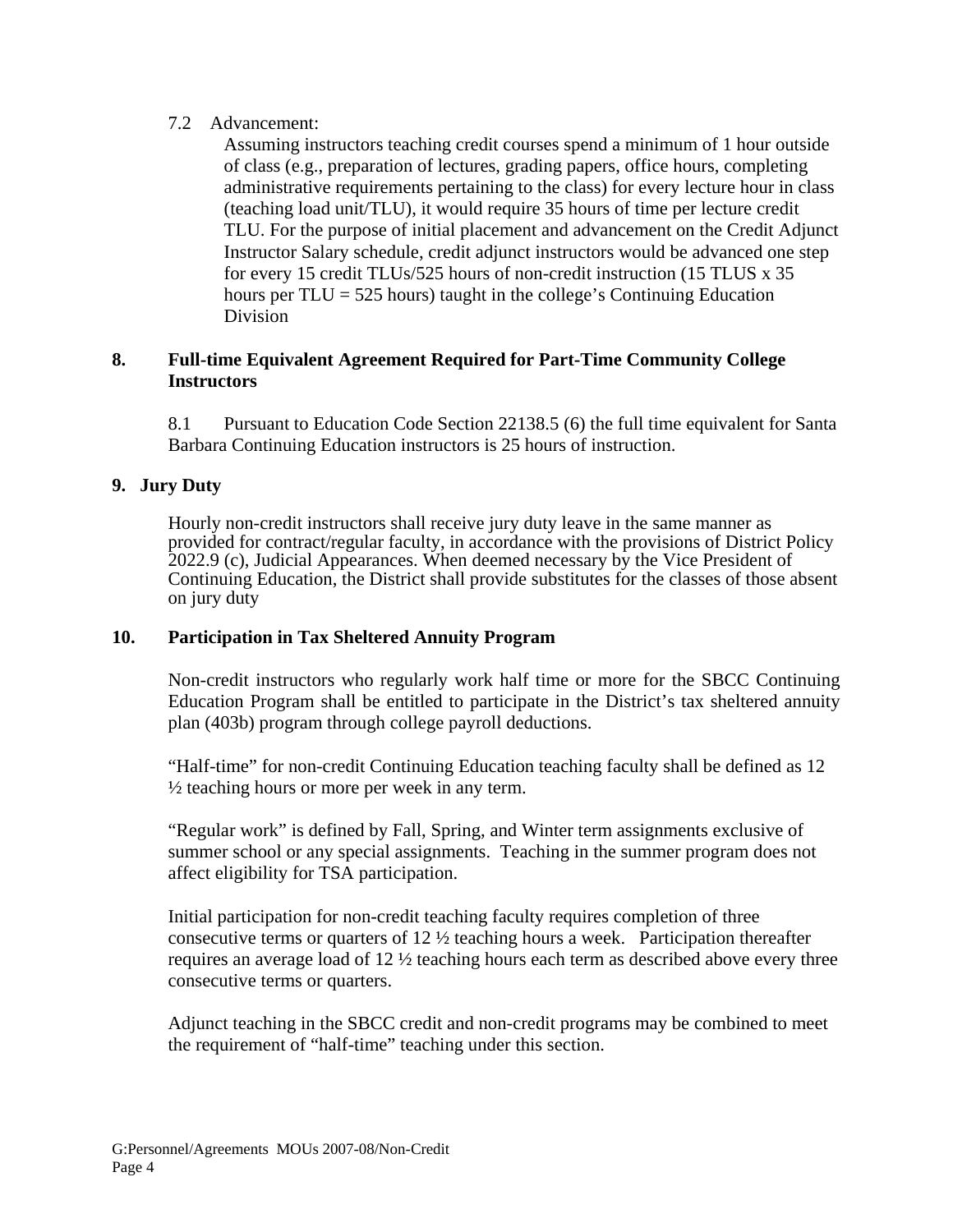#### **11. Course Enrollment Fee Waivers**

Any instructor currently teaching in the non-credit program is eligible to enroll in one Continuing Education enrollment fee class each term without paying the enrollment fee consistent with Continuing Educations procedures for such course enrollment. It will be the enrolled instructor's responsibility to apply for the fee waiver in advance of the first class meeting. No refunds will be made to instructors who are eligible for but do not apply for the waiver until after the fee is paid.

Any instructor currently teaching in the non-credit program is eligible to enroll in and audit one credit course each semester without paying the enrollment fee or health fee consistent with credit program procedures for such course enrollment.

#### **12. CEIA President**

The President of the SBCC Continuing Education Instructors Association shall be on the distribution list for Board Agendas and the District Policy Manual.

#### **13. MOU Replaces and Supercedes Previous MOUs**

This Memorandum of Understanding replaces and supercedes all previous memoranda of understanding between the District and Non-Credit Instructors regarding compensations and other rights accorded non-credit instructors by the District.

 $\sqrt{s}$ / $\sqrt{s}$ / $\sqrt{s}$ / $\sqrt{s}$ / $\sqrt{s}$ / $\sqrt{s}$ / $\sqrt{s}$ / $\sqrt{s}$ / $\sqrt{s}$ / $\sqrt{s}$ / $\sqrt{s}$ / $\sqrt{s}$ / $\sqrt{s}$ / $\sqrt{s}$ / $\sqrt{s}$ / $\sqrt{s}$ / $\sqrt{s}$ / $\sqrt{s}$ / $\sqrt{s}$ / $\sqrt{s}$ / $\sqrt{s}$ / $\sqrt{s}$ / $\sqrt{s}$ / $\sqrt{s}$ / $\sqrt{s}$ / $\sqrt{s}$ / $\sqrt{s}$ / $\sqrt{s}$ / $\sqrt{s}$ / $\sqrt{s}$ / $\sqrt{s}$ / $\sqrt{s$ 

BONNIE BLAKLEY JOHN ROMO President, Superintendent/President SBCC Continuing Education Instructor's Santa Barbara City College Association

Board approved: 1/25/07